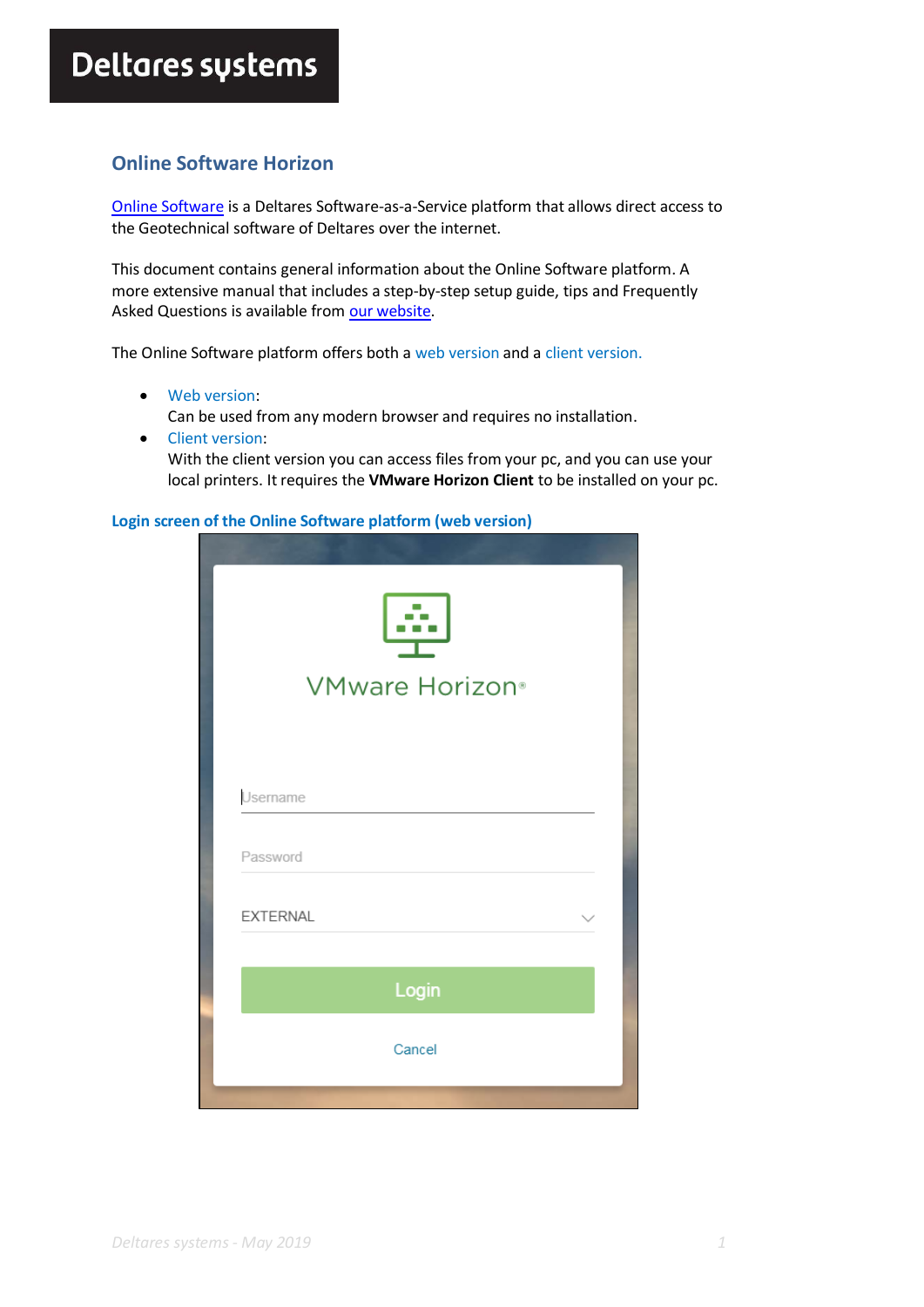### **Login of the Online Software platform (client version)**

- 1. Download and install the client version from the download link at the bottom of the **onlinesoftware**.deltares.nl website.
- 2. After installing and starting the VMware Horizon client from the shortcut on your desktop the following screen is shown:

| VMware Horizon Client |  |  |  |  |
|-----------------------|--|--|--|--|
| <b>New Server</b>     |  |  |  |  |
|                       |  |  |  |  |
| <b>Add Server</b>     |  |  |  |  |

3. After clicking the + button, fill in onlinesoftware.deltares.nl:

|                                                           | onlinesoftware.deltares.nl |                                    |         |  |
|-----------------------------------------------------------|----------------------------|------------------------------------|---------|--|
|                                                           |                            | Cancel                             | Connect |  |
| After clicking on the new icon for workspace.deltares.nl: |                            |                                    |         |  |
| $\mathbf{\supseteq}$ Login                                |                            |                                    |         |  |
|                                                           |                            |                                    |         |  |
| Server:                                                   |                            |                                    |         |  |
|                                                           |                            | https://onlinesoftware.deltares.nl |         |  |
| User name:                                                |                            |                                    |         |  |
| Password:                                                 |                            |                                    |         |  |

5. Fill in your username and password here. Make sure to set the domain to "EXTERNAL".